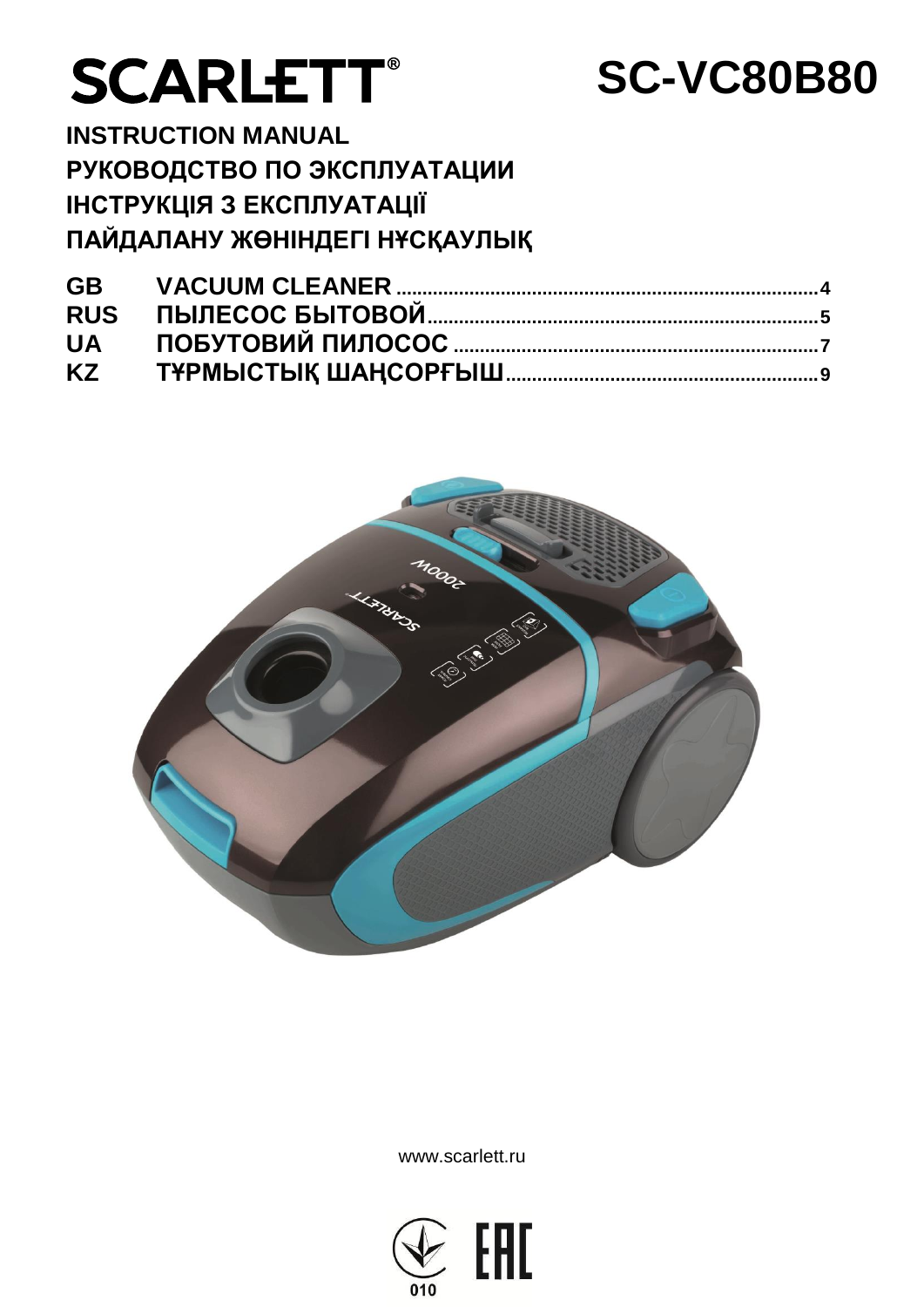- 1. Dust bag compartment
- 2. Dust bag filling indicator
- 3. Cord rewind button
- 4. On/Off button
- 5. Wheels
- 6. Dust collector opening handle
- 7. Air inlet
- 8. Floor brush
- 9. Crevice-furniture nozzle
- 10.Tube
- 11.Hose
- 12.Hose base
- 13.Hose locks
- 14.Hose air flow control switch
- 15.Power cord and plug
- 16.Internal filter
- 17. External filter
- 18.Stand for tube
- 19.Control the length of the telescoping tube
- 20.Fabric dust bag
- 21.Power control switch

- 1. Відсік пилозбірника
- 2. Індикатор наповнення пило збірника
- 3. Кнопка змотування шнура живлення
- 4. Кнопка Вкл/Викл.
- 5. Колесо
- 6. Ручка відчинення відсіку пилозбирача
- 7. Усмоктуючий отвір
- 8. Комбінована насадка «підлога-килим»
- 9. Комбінована насадка «меблі-щилина»
- 10.Телескопічна трубка
- 11.Шланг
- 12.Основа шланга
- 13.Фіксатори шланга
- 14.Регулятор потоку повітря на шлангові
- 15.Вилка та кабель живлення
- 16.Внутрішній фільтр
- 17.Зовнішній фільтр
- 18.Підставка для трубки
- 19.Регулятор довжини телескопічної трубки
- 20.Тканинний мішок
- 21.Регулятор потужності

#### **GB DESCRIPTION RUS УСТРОЙСТВО ИЗДЕЛИЯ**

- 1. Отсек пылесборника
- 2. Индикатор наполнения пылесборника
- 3. Кнопка сматывания шнура питания
- 4. Кнопка Вкл/Выкл.
- 5. Колеса
- 6. Ручка открытия отсека пылесборника
- 7. Всасывающее отверстие
- 8. Универсальная щетка «пол-ковер»
- 9. Комбинированная насадка «мебель-щель»
- 10.Телескопическая трубка
- 11.Шланг
- 12.Основание шланга
- 13.Фиксаторы шланга
- 14.Регулятор потока воздуха на шланге
- 15.Вилка и шнур питания
- 16.Внутренний фильтр
- 17.Внешний фильтр
- 18.Подставка для трубки
- 19.Регулятор длины телескопической трубки
- 20.Тканевый пылесборник
- 21.Регулятор мощности

#### **UA ОПИС KZ СИПАТТАМА**

- 1. Шаң жинағыш бөлігі
- 2. Шаң жинағыш толтырылу индикаторы
- 3. Электробауды орау ноқаты
- 4. Қосу/Өшіру ноқаты.
- 5. Доңғалақ
- 6. Шаңжинағыш бөлімшені ашатын тұтқа
- 7. Сорып алушы тесік
- 8. Қиыстырылған саптама "еден-кілем"
- 9. Қиыстырылған саптама "жиһаз-саңылау"
- 10.Бунақты түтікше
- 11.Иілгіш түтік
- 12.Иілгіш түтіктің тағаны
- 13.Иілгіш түтіктің бекіткіштері
- 14.Иілгіш түтіктегі ауа ағынын реттегіш тетік
- 15.Аша мен қуат сымы
- 16.Ішкі фильтр
- 17.Сыртқы сүзгі
- 18.Тұғыр арналған түтіктер
- 19.Реттеуші ұзындығының телескопической түтіктер
- 20.Мата пылесборник
- 21.Қуаттылықтың реттегіші

| ~220-240V / 50 Hz<br>Класс защиты II | <b>2000W</b> | 6/7kg | mm<br>300<br>290<br>390 |
|--------------------------------------|--------------|-------|-------------------------|
|--------------------------------------|--------------|-------|-------------------------|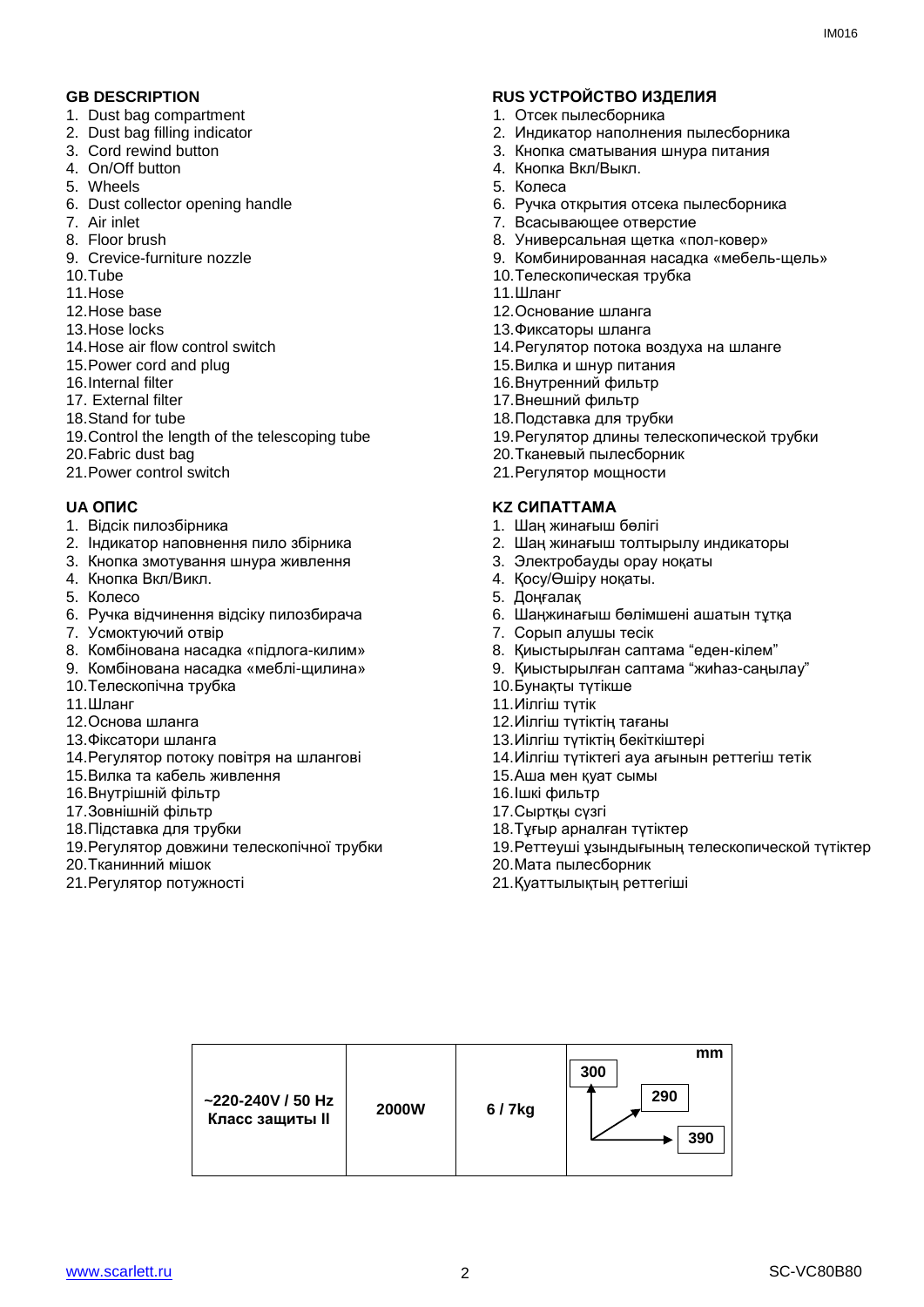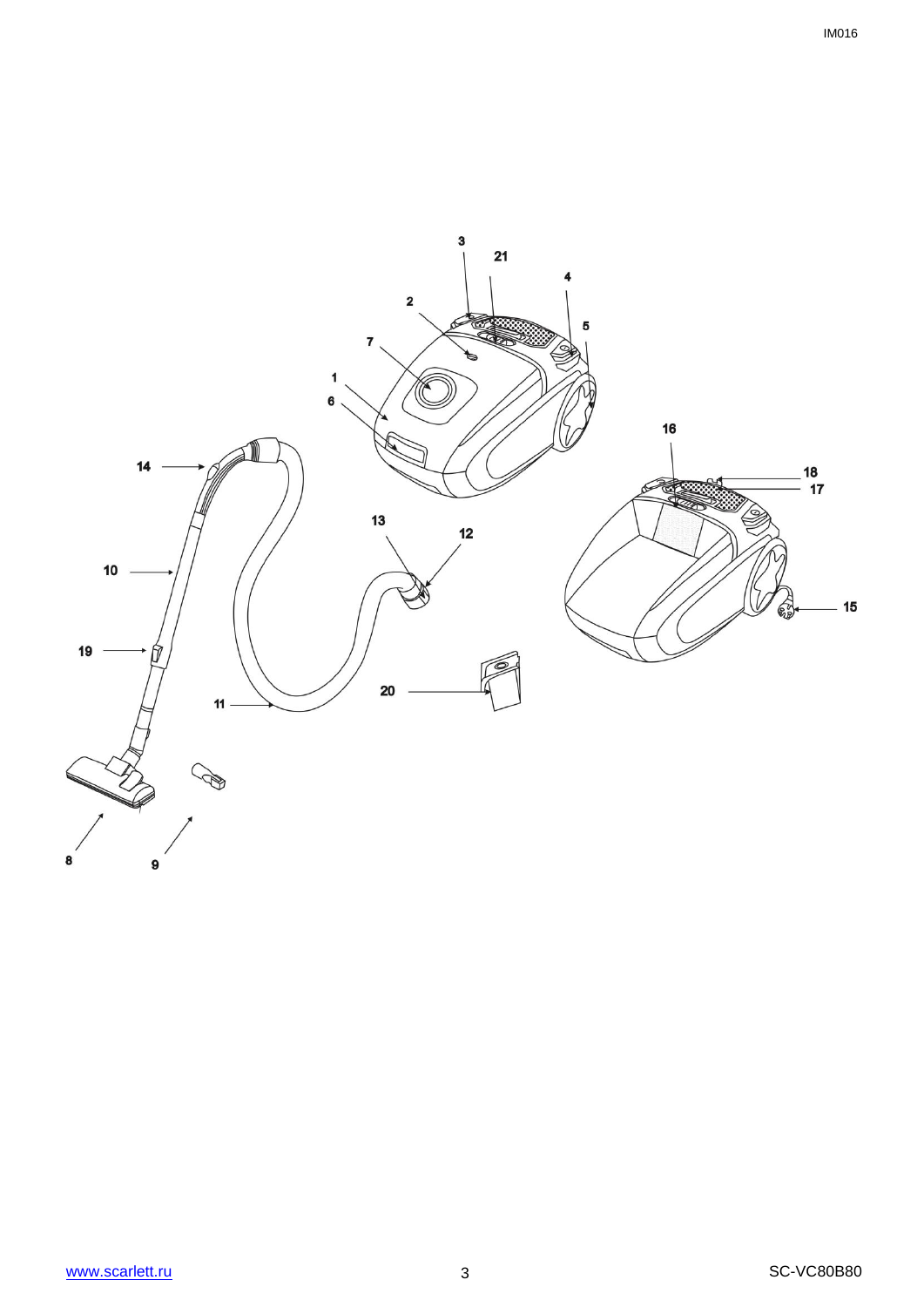#### **GB** INSTRUCTION MANUAL **IMPORTANT SAFEGUARDS**

• Read this instruction manual carefully to prevent any unit damage or injure when using.

• When using this appliance, basic precautions should always be followed:

• Before the first use of the appliance check that the voltage indicated on the rating label corresponds to the mains voltage in your home.

 For home use only. Do not use for industrial purposes.

 To reduce the risk of electric shock, do not use outdoors or on wet surfaces. Do not immerse unit or cord in any liquids.

 To prevent risk of electric shock and fire, do not immerse the appliance in water or any other liquids. If it has happened DO NOT TOUCH the appliance, unplug it immediately and check in a service center.

 Do not handle the plug with wet hands. Never switch off the appliance by pulling the cord.

 Do not let the cord hang over sharp edges or touch hot surfaces.

 Always unplug the appliance from the power supply when not in use and before servicing.

 Do not use appliance with damaged cord or other defects. Do not attempt to repair the appliance, adjust or replace any parts. In case of malfunction, contact the authorized service center for examination, repair, electrical or mechanical adjustment.

 To avoid deforming of plastic components of the appliance or fire accident, never leave the appliance exposed to direct sun light or near any heater.

 This appliance is not intended for use by persons (including children) with reduced physical, sensory or mental capabilities, or lack of experience and knowledge, unless they have been given supervision or instruction concerning use of the appliances by a person responsible for their safety.

 Children should be supervised to ensure that they do not play with the appliance.

 To avoid damage of the flexible hose, do not fold or pull it strongly.

 Do not put any object into air outlets. Do not use with outlet blocked. Keep free of dust, hair and anything that may reduce airflow.

• Be careful when cleaning on stairs.

 Before you start using the vacuum cleaner, please remove all large or sharp objects from the floor in order to prevent damage of the unit.

 CAUTION: To avoid voltage overload do not plug the unit and other powerful electrical appliances to the power supply at the same time.

Never use the vacuum cleaner without filters.

 Do not use the appliance on wet surfaces. This unit does not absorb water.

• If you have cleaned the carpet with liquid detergent, let the carpet dry up completely before vacuuming it.

 Never use the appliance without dust bin. Replace the dust bin without delay if it is damaged.

 Do not attempt to repair, adjust or replace parts in the appliance. Repair the malfunctioning appliance in the nearest service center.

• If the product has been exposed to temperatures below 0 ºC for some time it should be kept at room temperature for at least 2 hours before turning it on.

• The manufacturer reserves the right to introduce minor changes into the product design without prior notice, unless such changes influence significantly the product safety, performance, and functions.

 Production date mentioned on the unit and/or on the packing materials and documentations.

#### **VACUUM CLEANER ASSEMBLING**

• Insert the flexible hose into the air inlet and press until it clicks into proper position.

 To remove the hose, press the button on hose base, then pull to remove it from the attachment point.

 Extend the telescopic tube to the desired length.

- Insert the hose into the tube.
- Attach a nozzle to the tube:

 Floor brush is intended for cleaning bare floor and floor coverings.

 Crevice-Furniture nozzle is for cleaning sofa, curtain or dust on the decorative surfaces, corners and between cushions. To clean furniture and decorative surfaces turn the nozzle in the arrow shown direction.

#### **INSTRUCTION FOR USE**

 Before starting, unwind the cord to sufficient length and insert the plug into the power supply. The yellow mark on the cord shows optimal cord length. Do not unwind the cord beyond the red mark.

 Press On/Off button to switch the unit on and press again to stop it.

 You can adjust the air flow using the air flow regulator on the flexible hose handle:decrease flow for cleaning curtains, books, furniture, etc.Increase flow for cleaning bare floor.

 You can adjust the vacuum cleaner power using the power control on the housing.

 To rewind the cord, press the rewind button and guide the cord with hand to ensure that it does not whip causing damage.

 To prevent motor overheating do not work continuously longer than 30 minutes and obligatory stop the vacuum cleaner for no less than 15 min.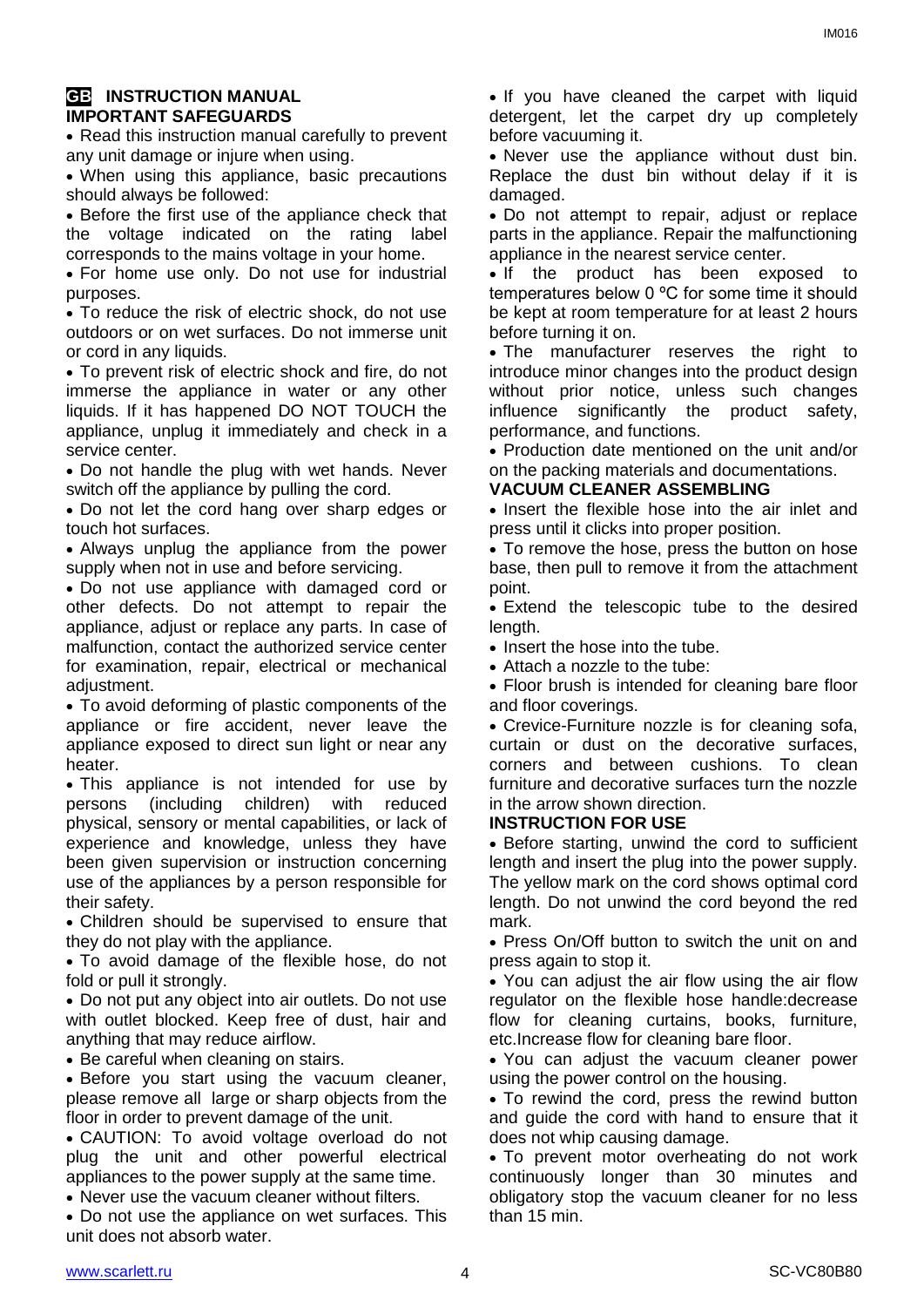## **ADVANTAGES OF YOUR VACUUM CLEANER**

 Your vacuum cleaner features a five-level air filtration system:

A three-layer cloth dust collector.

 Fine fiber filter installed between the dust collector compartment and the electric motor

Fine fiber air outlet filter

 Five layers of filtering materials deliver exceptional cleaning performance.

#### **CARE AND CLEANING**

 Switch off the appliance and pull the plug from the power supply.

 Clean the appliance outside surface with soft cloth using mild non-abrasive detergent.

 Vacuum cleaner or cord should never be immersed into water or any liquids.

#### DUST BAG CLEANING

 Clean cloth dust bag regularly to assure long life. When the dust bag is full, the mechanical indicator moves to the middle of the window. When it stops there, please clean the dust bag.

• Remove the flexible hose, open the front cover, take off the dust bag, slide aside a clamp on its lower edge, empty and close the dust bag, then place it back.

• Close the front cover by pressing down until it clicks.

CAUTION: if the dust bag is not fixed properly, the cover lock clips cannot be locked.

FILTER CLEANING

• Please clean the filters at least once a year. If you use the appliance frequently, wash the filters after 3-5 dust bag cleanings.

 Switch off the appliance and pull the plug from the power supply.

• Open the cover and remove motor filter.

• Take off the filter from the air outlet.

 Wash the filters with warm water and dry them completely.

• Place the filters back.

CAUTION:

• Never use the appliance without filters.

 Do not use a washing machine to rinse filters. Do not use a hair dryer to dry them.

#### **STORAGE**

• Place the appliance vertically.

 Holding the handle, rotate the hose around the tube.

Insert the tube into a special holder on the body.<br> $\mathbb X$ 

The symbol on the unit, packing materials and/or documentations means used electrical and electronic units and battery's should not be toss in the garbage with ordinary household garbage. These units should be pass to special receiving point.

For additional information about actual system of the garbage collection address to the local authority.

Valid utilization will help to save valuable resources and avoid negative work on the public health and environment which happens with incorrect using garbage.

#### **RUS РУКОВОДСТВО ПО ЭКСПЛУАТАЦИИ МЕРЫ БЕЗОПАСНОСТИ**

 Внимательно прочитайте данную инструкцию перед эксплуатацией прибора во избежание поломок при использовании. Неправильное обращение может привести к поломке изделия, нанести материальный ущерб или причинить вред здоровью пользователя.

 При эксплуатации прибора соблюдайте следующие меры предосторожности:

 Перед первоначальным включением проверьте, соответствуют ли технические характеристики, указанные на изделии, параметрам электросети.

 Использовать только в бытовых целях. Прибор не предназначен для промышленного применения.

• Не используйте прибор вне помещений и на влажных поверхностях.

 Во избежание поражения электрическим током и возгорания, не погружайте прибор и шнур питания в воду или другие жидкости. Если это произошло, НЕ БЕРИТЕСЬ за изделие, немедленно отключите его от электросети и обратитесь в Сервисный центр для проверки.

 Включайте прибор в электросеть только сухими руками; при отключении держитесь рукой за вилку, не тяните за шнур.

 Следите за тем, чтобы шнур питания не касался острых кромок и горячих поверхностей.

 Всегда отключайте прибор от электросети перед очисткой, а также, если он не используется.

 При повреждении шнура питания его замену, во избежание опасности, должен производить изготовитель или уполномоченный им сервисный центр, или аналогичный квалифицированный персонал.

 Не располагайте прибор вблизи источников тепла (радиаторов, обогревателей и др.) и не подвергайте его воздействию прямых солнечных лучей, так как это может вызвать деформацию пластмассовых деталей.

 Прибор не предназначен для использования лицами (включая детей) с пониженными физическими, чувственными или умственными способностями или при отсутствии у них опыта или знаний, если они не находятся под контролем или не проинструктированы об использовании прибора лицом, ответственным за их безопасность.

 Дети должны находиться под контролем для недопущения игры с прибором.

 Чтобы не повредить шланг, не перегибайте и не растягивайте его.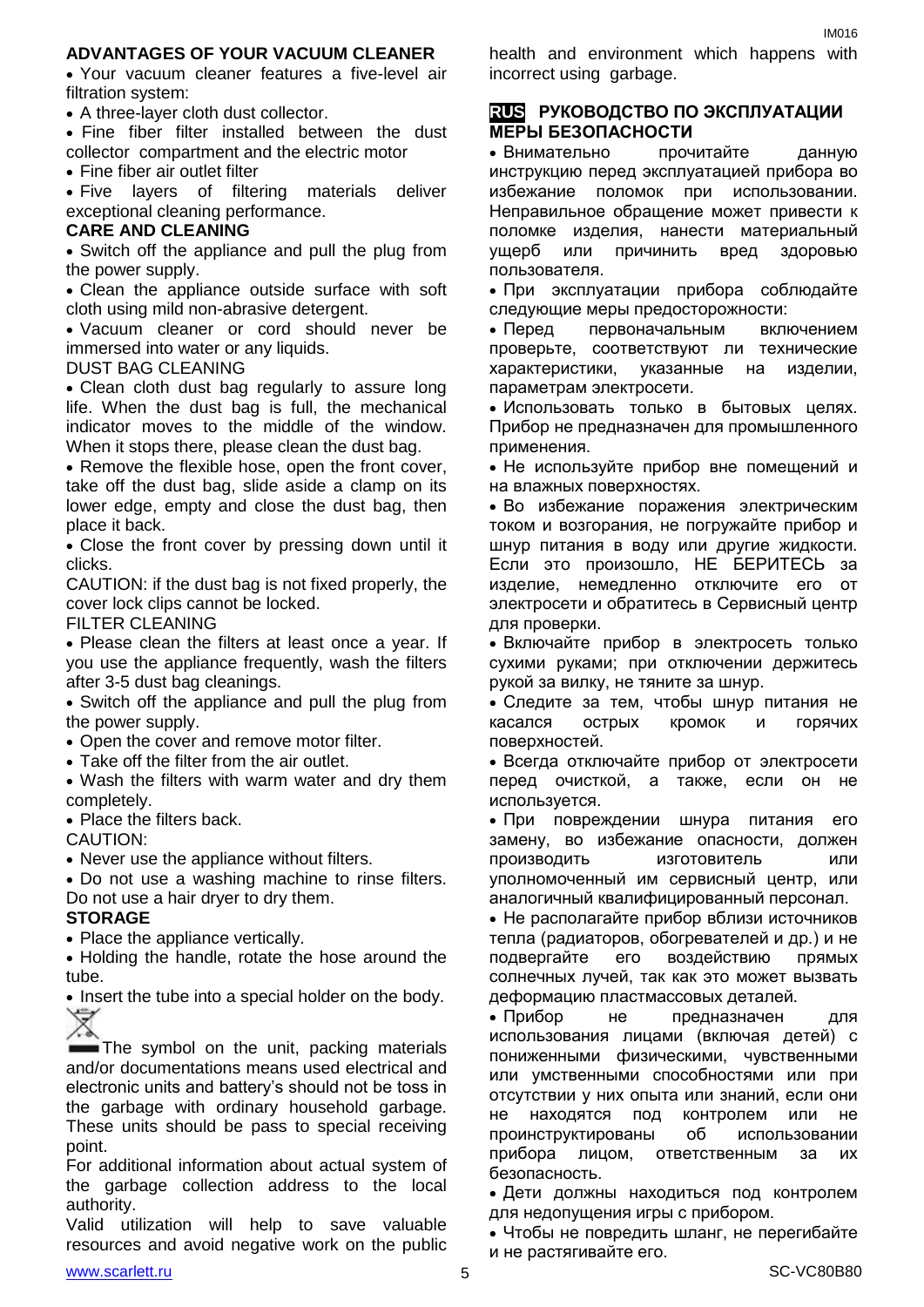Следите за тем, чтобы воздуховодные отверстия не были заблокированы. Не допускайте попадания в них посторонних предметов (пыли, волос, одежды и др.).

 Будьте предельно осторожны при работе с пылесосом на лестницах.

 Перед началом работы уберите с пола все острые предметы, которые могут повредить пылесборник.

 ВНИМАНИЕ: Во избежание перегрузки сети питания, не подключайте изделие одновременно с другими мощными электроприборами к одной и той же линии электросети.

 Не включайте пылесос без установленных фильтров.

• Не чистите вашим пылесосом влажные поверхности. С его помощью нельзя удалять жидкости.

• Ковры, обработанные жидким очистителем, должны высохнуть до начала их чистки пылесосом.

 Никогда не работайте пылесосом без установленного или с повреждённым пылесборником.

• Не пытайтесь самостоятельно ремонтировать прибор или заменять какиелибо детали. При обнаружении неполадок обращайтесь в ближайший Сервисный центр.

 Если изделие некоторое время находилось при температуре ниже 0 ºC, перед включением его следует выдержать в комнатных условиях не менее 2 часов.

 Производитель оставляет за собой право без дополнительного уведомления вносить незначительные изменения в конструкцию изделия, кардинально не влияющие на его безопасность, работоспособность и функциональность.

 Дата производства указана на изделии и/или на упаковке, а также в сопроводительной документации.

#### **ПОДГОТОВКА К РАБОТЕ**

 Чтобы подсоединить шланг к пылесосу, вставьте его основание во всасывающее отверстие и надавите до щелчка.

 Для отсоединения шланга нажмите фиксаторы в его основании и потяните на себя.

 Выдвиньте телескопическую трубку на нужную длину.

Вставьте патрубок ручки шланга в трубку.

• Наденьте на трубку одну из насадок:

 Универсальная щетка "пол-ковер" предназначена для чистки ковровых и подобных им покрытий, а также гладких поверхностей.

• Комбинированная насадка "мебель-щель" предназначена для чистки мягкой мебели, занавесок, декоративных поверхностей и труднодоступных мест (углов, щелей).

#### **РАБОТА**

 Перед началом работы вытяните шнур питания на необходимую длину и вставьте вилку в розетку электросети. Желтая метка на шнуре соответствует его оптимальной длине, а красная – максимальной, дальше которой шнур вытягивать нельзя.

 Для включения пылесоса нажмите кнопку Вкл./ Выкл., для выключения – нажмите её еще раз.

 На ручке шланга имеется регулятор потока воздуха, позволяющий изменять силу всасывания:для чистки занавесок, книг, мебели и т.д. рекомендуется его открывать;для чистки ковровых покрытий – закрывать.

• На корпусе установлен регулятор мощности, с помощью которого также можно изменять силу всасывания.

 Для сматывания шнура питания нажмите соответствующую кнопку, при этом во избежание перекручивания и повреждения шнура рекомендуется придерживать его рукой.

• Во избежание перегрева двигателя пылесоса не работайте непрерывно более 30 минут и обязательно делайте перерыв между включениями не менее 15 минут.

#### **ПРЕИМУЩЕСТВА ВАШЕГО ПЫЛЕСОСА**

 Ваш пылесос оснащен 5-уровневой системой фильтрации воздуха:

Трехслойный тканевый пылесборник;

 Волокнистый фильтр очистки, находящийся между отсеком пылесборника и электродвигателем;

 Моющийся HEPA фильтр на выходе воздуха из пылесоса, рассчитанный на весь срок службы прибора.

 5 слоев фильтрующих материалов обеспечивают максимально тщательную уборку.

### **ОЧИСТКА И УХОД**

 Выключите пылесос и отключите его от электросети.

 Протрите внешнюю поверхность корпуса мягкой тканью с добавлением моющего средства, не содержащего абразивных веществ.

 Запрещается погружать изделие и шнур питания в воду или любые жидкости.

ОЧИСТКА ПЫЛЕСБОРНИКА

 Регулярно очищайте пылесборник. По мере его наполнения шкала индикатора перемещается по окошку. Её среднее положение означает, что пылесборник следует очистить.

Снимите шланг.

 Откройте крышку отсека пылесборника, для этого нажмите на ручку открытия отсека пылесборника.

 Извлеките мешок, снимите с нижней кромки мешка зажим, сдвинув его в сторону.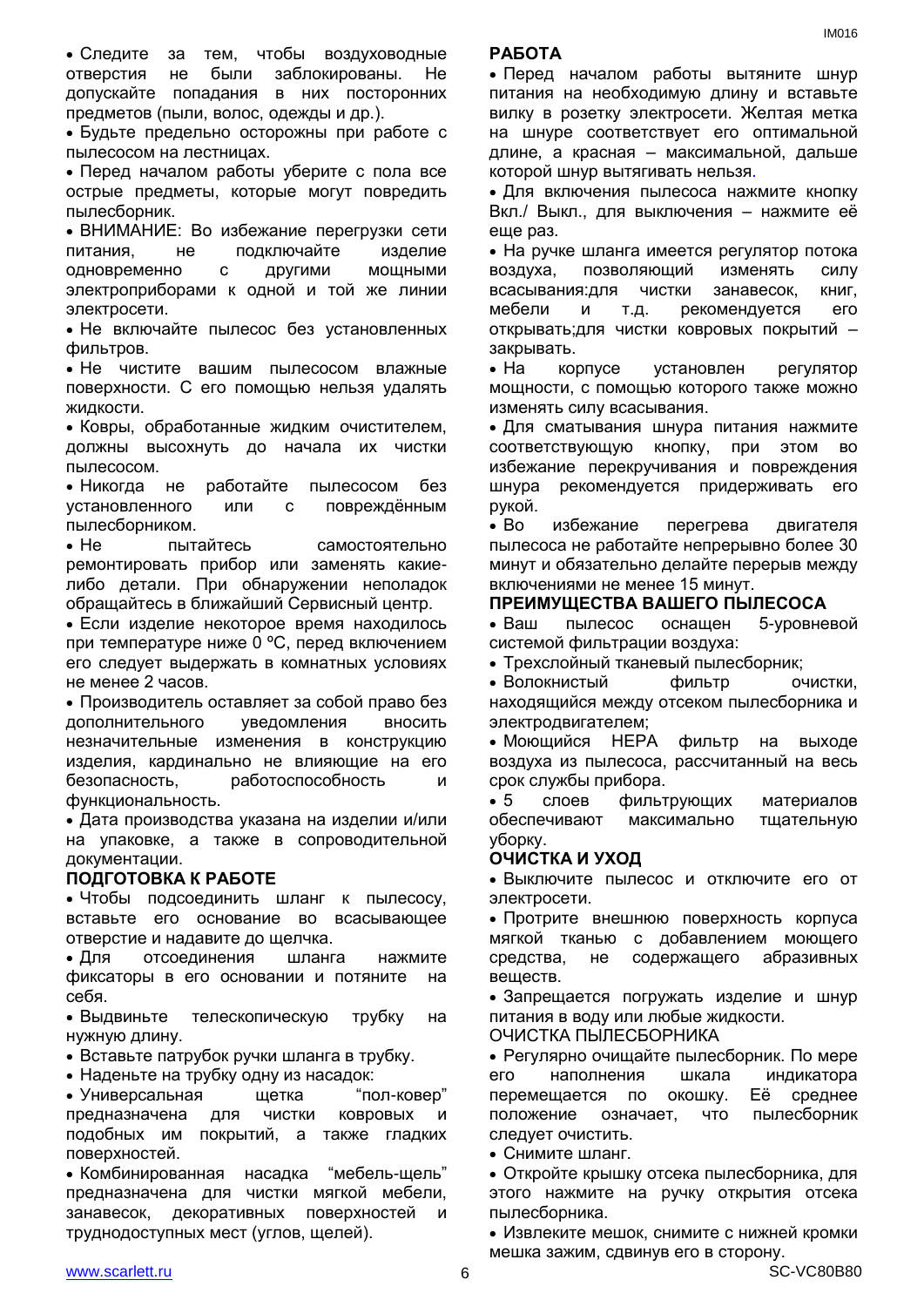Очистите мешок, закройте мешок и наденьте зажим, аккуратно установите пылесборник на место.

Закройте крышку, нажав её до щелчка.

ВНИМАНИЕ: Если пылесборник установлен неправильно, крышка пылесоса не закроется. ОЧИСТКА ФИЛЬТРОВ

 Чистить фильтры следует не реже одного раза в год. При частом использовании пылесоса промывайте фильтры после каждых 3-5 чисток пылесборника.

Отключите пылесос от электросети.

 Откройте крышку отсека пылесборника, выньте мешок и извлеките фильтр, установленный перед электродвигателем.

 Выньте фильтр, расположенный на выходе воздуха на задней части пылесоса.

 Промойте фильтры теплой проточной водой и полностью высушите на воздухе.

Установите фильтры на место.

ВНИМАНИЕ:

• Не включайте пылесос без установленных фильтров, т.к. это может вывести электродвигатель из строя.

 Не стирайте фильтры в машине и не сушите их феном.

#### **ХРАНЕНИЕ**

Ģ

Установите пылесос вертикально.

Оберните шланг вокруг трубки.

 Закрепите трубку со щёткой в специальном пазу на корпусе.

Данный символ на изделии, упаковке и/или сопроводительной документации означает, что использованные электрические и электронные изделия и батарейки не должны выбрасываться вместе с обычными бытовыми отходами. Их следует сдавать специализированные пункты приема.

Для получения дополнительной информации о существующих системах сбора отходов обратитесь к местным органам власти.

Правильная утилизация поможет сберечь ценные ресурсы и предотвратить возможное негативное влияние на здоровье людей и состояние окружающей среды, которое может возникнуть в результате неправильного обращения с отходами.

#### **UA ІНСТРУКЦІЯ З ЕКСПЛУАТАЦІЇ**

 Шановний покупець! Ми вдячні Вам за придбання продукції торговельної марки SCARLETT та довіру до нашої компанії. SCARLETT гарантує високу якість та надійну роботу своєї продукції за умови дотримання технічних вимог, вказаних в посібнику з експлуатації.

 Термін служби виробу торгової марки SCARLETT у разі експлуатації продукції в межах побутових потреб та дотримання правил користування, наведених в посібнику з експлуатації, складає 2 (два) роки з дня передачі виробу користувачеві. Виробник звертає увагу користувачів, що у разі дотримання цих умов, термін служби виробу може значно перевищити вказаний виробником строк.

#### **МІРИ БЕЗПЕКИ**

 Пiд час експлуатації приладу дотримуйтеся наступних застережних заходів:

 Уважно прочитайте дану інструкцію перед експлуатацією приладу, щоб запобігти поломок пiд час використання. Невірне використання може призвести до поломки виробу, завдати матеріальної втрати чи шкоди здоров'ю користувача.

 Перед першим вмиканням перевірте, чи відповідають технічні характеристики виробу, позначені на наклейці, параметрам електромережі.

 Використовувати тільки у побуті. Прилад не призначений для виробничого використання.

• Не занурюйте прилад та шнур живлення у воду чи інші рідини. Щоб запобігти враження електричним струмом не використовуйте прилад поза приміщенням та у вологих місцях.

• Щоб запобігти враження електричним струмом та загоряння, не занурюйте прилад у воду чи інші рідини. Якщо це відбулося, НЕ ТОРКАЙТЕСЯ виробу, негайно відключите його з мережі та зверниться до Сервісного центру для перевірки.

 Підключайте прилад до мережі тільки сухими руками, відключайте – тримаючись рукою за вилку; не тягніть за шнур.

 Прилад не призначений для використання особами (включаючи дітей) зі зниженими фізичними, чуттєвими або розумовими здібностями або у разі відсутності у них опиту або знань, якщо вони не знаходяться під контролем або не проінструктовані про використання приладу особою, що відповідає за їх безпеку.

 Стежте за тим, щоби шнур живлення не торкався гострих крайок та гарячих поверхонь. Завжди вимикайте прилад з мережі перед очищенням, а також якщо він не використовується.

• Не вмикайте прилад з пошкодженим шнуром живлення чи вилкою, а також після впливу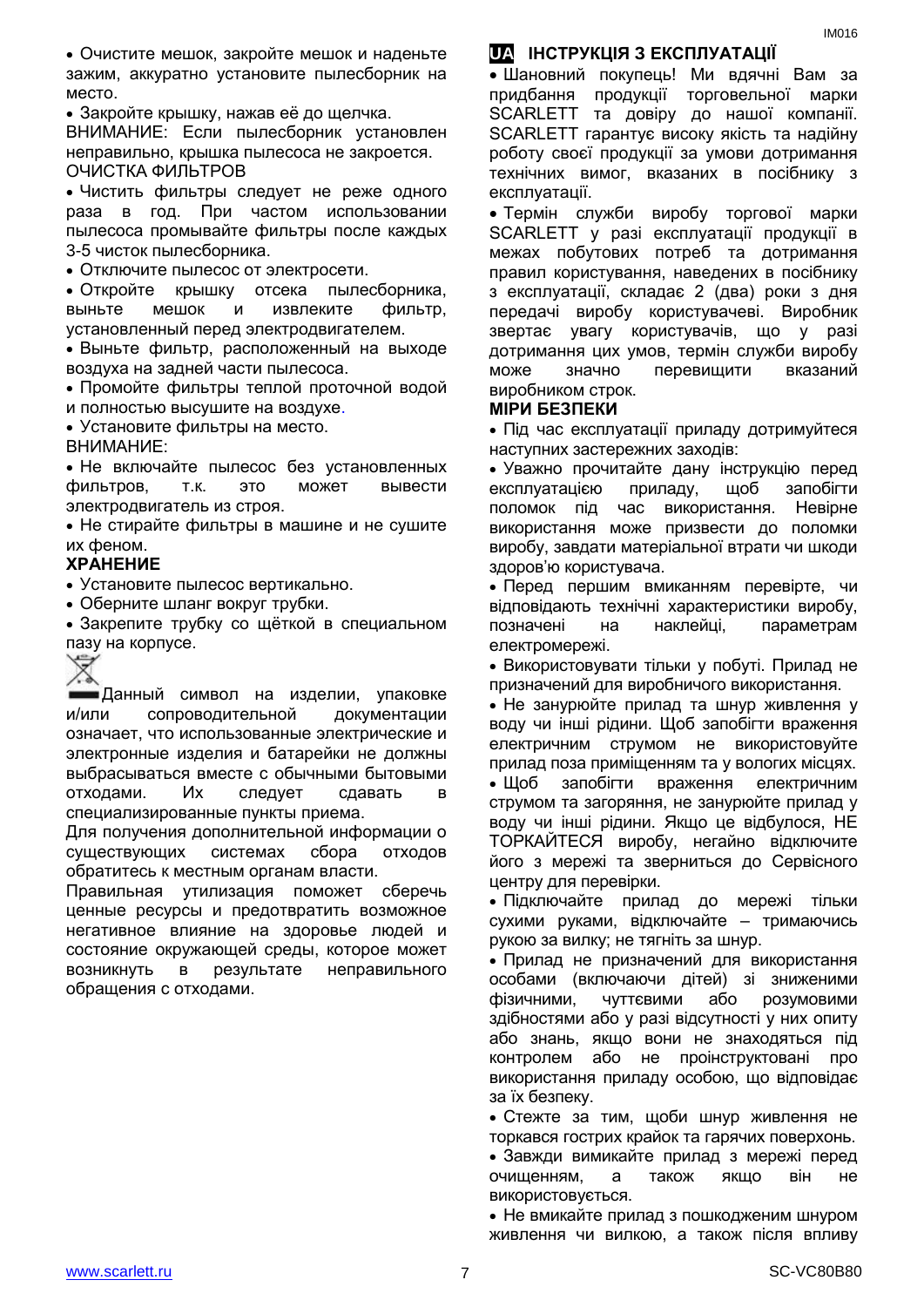рідин, падіння, або будь-яких ушкоджень. Щоби запобігти враження електричним струмом, не намагайтеся самостійно розбирати чи ремонтувати прилад, при необхідності звертайтеся до авторизованих сервісних центрів.

 Не розташовуйте прилад навколо джерел тепла (радіаторів, обогрівачів чи ін.) та під соняшним промінням, оскільки це може призвести до деформації пластмасових частин.

 Не дозволяйте дітям користуватися приладом та будьте особливо уважні, коли працюєте навколо них.

 Щоб не пошкодити шланг, не перегинайте та не розтягуйте його.

 Стежте, щоби вентіляційні отвори не були заблоковані. Не допускайте потраплення до них зайвих предметів (пилу, волосся, одягу та ін.).

 Будьте особливо обережні при роботі з пилососом на сходах.

 Перед початком роботи приберіть з підлоги усі тліючі та гострі предмети, які можуть пошкодити пилозбірник.

 УВАГА: Щоб запобігти перевантаження електромережі, не вмикайте пилосос водночас з іншими потужними електроприладами до одній і тієї ж лінії електроживлення.

• Не вмикайте пилосос без встановлених фільтрів.

 Не очищайте пилососом вологі поверхні. За його допомогою не можна видаляти рідини.

 Килими, оброблені рідким очисником, слід висушити перед обробкою пилососом.

• Ніколи не працюйте пилососом без встановленого чи з ушкодженим пилозбірником.

 У разі пошкодження кабелю живлення, його заміну, з метою запобігання небезпеці, повинен виконувати виробник або уповноважений їм сервісний центр, або аналогічний кваліфікований персонал.

 Обладнання відповідає вимогам Технічного регламенту обмеження використання деяких небезпечних речовин в електричному та електронному обладнанні.

 Якщо виріб деякий час знаходився при температурі нижче 0ºC, перед увімкненням його слід витримати у кімнаті не менше 2 годин.

 Виробник залишає за собою право без додаткового повідомлення вносити незначні зміни до конструкції виробу, що кардинально не впливають на його безпеку, працездатність та функціональність.

 Дата виробництва вказана на виробі та/або на упаковці, а також у супровідній документації.

#### **ПІДГОТОВКА ДО ЕКСПЛУАТАЦІЇ**

 Щоб приєднати шланг до пилососа, вставте його основу в усмоктуючий отвір та натисніть до клацання.

 Для від'єднання шланга натисніть кнопку в його основі та потягніть за патрубок на себе.

 Висуньте телескопічну трубку на потрібну довжину.

Уставте патрубок ручки шланга в трубку.

Надягніть на трубку одну з насадок:

• Комбінована насадка «підлога-килим»: призначена для очищення килимів та подібних покритть, а також гладкої поверхні.

 Комбінована насадка "меблі-щилина": – для очищення мя'ких меблів, фіранок, декоративних поверхонь та важкодоступних місць (кутів, щилин). Для очищення меблів та декоративних поверхонь поверніть насадку у напрямку, позначеному стрілкою.

#### **ЕКСПЛУАТАЦІЯ**

 Перед початком експлуатації витягніть шнур живлення на необхідну довжину та уставте штепсельну вилку в розетку електромережі. Жовта мітка на шнурі відповідає його оптимальній довжині, а червона – максимальній, далі якої шнур витягувати не слід.

 Щоб увімкнути пилосос натисніть кнопку Вкл./Викл., для вимикання – натисніть її ще раз.

 На ручці шланга є регулятор повітряного струму, що дає можливість змінювати силу усмоктування:для очищення фіранок, книжок, меблів та ін. рекомендується його відчиняти;для очищення килимів – зачиняти.

• На корпусі установлений регулятор потужності, за допомогою якого також можна зміняти силу усмоктування.

 Для змотування шнура живлення натисніть відповідну кнопку, при цьому, щоб запобігти перекручування та ушкодження шнура, слід притримувати його рукою.

 Щоб запобігти перегріву двигуна пилососа, не працюйте безперервно більше ніж 30 хвилин та обов'язково робіть перерву не менше ніж 15 хвилин.

#### **ПЕРЕВАГИ ВАШОГО ПИЛОСОСА**

 Ваш пилосос оснащений 5-рівневою системою фільтрації повітря:

Тришаровий пилозбирач із тканини.

 Волокнистий фільтр очищення, що знаходиться між відсіком пилозбирача та електродвигуном.

 Волокнистий фільтр очищення, що знаходиться на виході повітря із пилососа.

 5 шарів фільтруючих матеріалів забезпечують максимально ретельне прибирання.

#### **ОЧИЩЕННЯ ТА ДОГЛЯД**

 Вимкніть пилосос та відключите його з електромережі.

 Протріть зовнішню поверхню корпуса м'якою тканиною з миючим засобом, що не містить абразивних речовин.

 Заборонено занурювати прилад у воду чи будь-які рідини.

ОЧИЩЕННЯ ПИЛОЗБІРНИКА

 Регулярно очищайте пилозбірник. В міру його заповнення шкала індикатора переміщається по віконцю; її середня позиція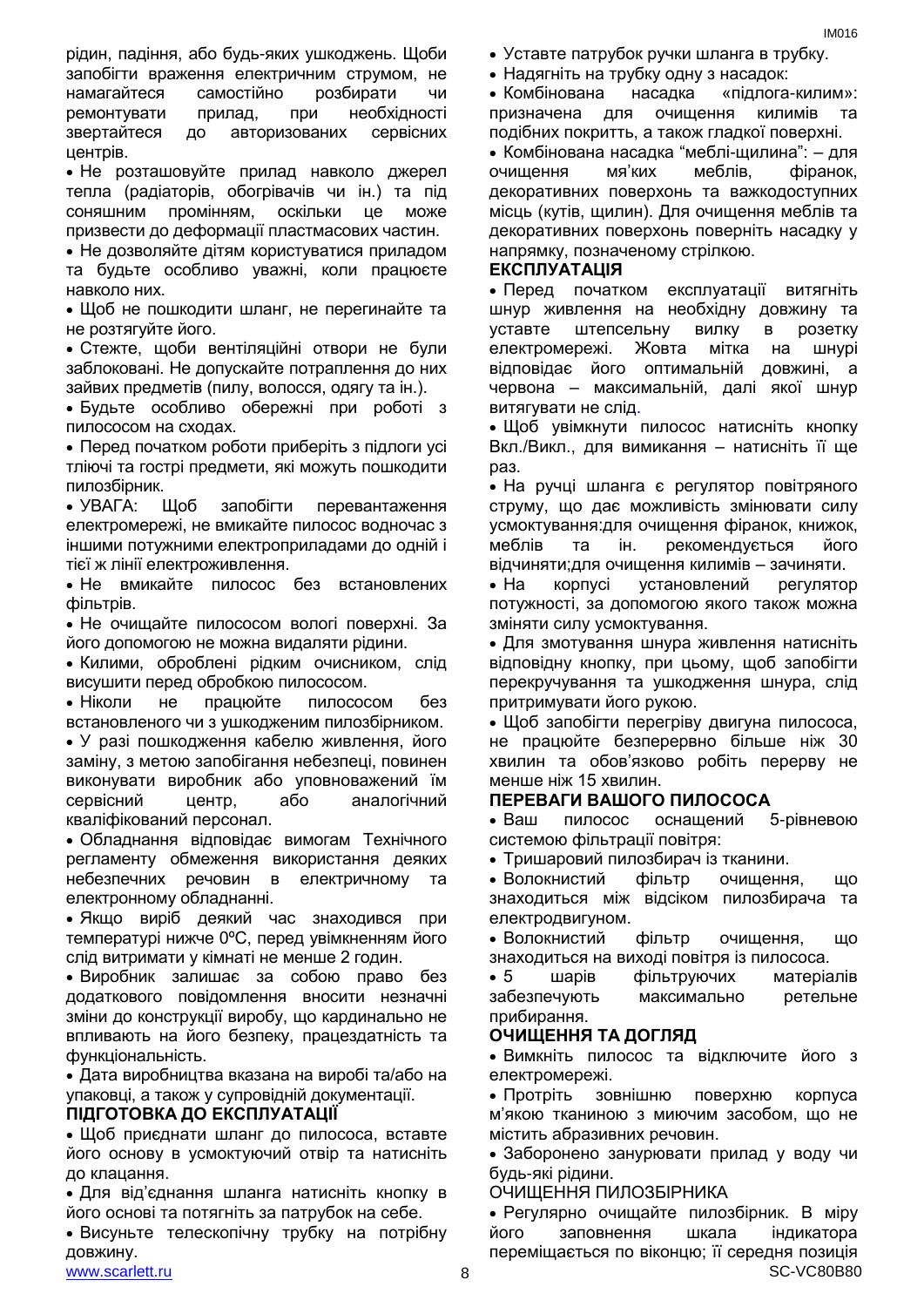означає, що настав час спорожнити пилозбірник.

 Зніміть шланг, відчиніть кришку відсіку пилозбірника, вийміть мішок, зніміть з нижньої крайки мішка затискач, зсунувши його набік, очистіть мішок, закрийте його та надягніть затискач; обережно установіть пилозбірник на місце.

 Закрийте кришку, натиснувши на неї до клацання.

УВАГА: Якщо пилозбірник встановлений невірно, кришка пилососа не закриється.

ОЧИЩЕННЯ ФИЛЬТРІВ

 Очищати фільтри слід не рідше одного разу на рік. При частому використанні пилососа промивайте фільтри після кожних 3-5 очищень пилозбірника.

Вимкніть пилосос з мережі.

 Відкрийте кришку відсіку пилозбірника та вийміть фільтр, установлений перед електродвигуном.

 Витягніть фільтр, розташований на виході повітря.

 Промийте фільтри теплою проточною водою та цілком висушіть їх на повітрі.

Установіть фільтри на місце.

УВАГА:

• Не вмикайте пилосос без установлених фильтрів, оскільки це може зіпсувати електродвигун.

 Заборонено прати фільтри у машині та сушити їх феном.

#### **ЗБЕРЕЖЕННЯ**

Установіть пилосос вертикально.

Оберніть шланг навколо трубки.

 Закріпіть трубку зі щіткою у спеціальному пазі на корпусі.



Цей символ на виробі, упаковці та/або в супровідній документації означає, що електричні та електронні вироби, а також батарейки, що були використані, не повинні викидатися разом із звичайними побутовими відходами. Їх потрібно здавати до спеціалізованих пунктів прийому.

Для отримання додаткової інформації щодо існуючих систем збору відходів зверніться до місцевих органів влади.

Належна утилізація допоможе зберегти цінні ресурси та запобігти можливому негативному впливу на здоров'я людей і стан навколишнього середовища, який може виникнути в результаті неправильного поводження з відходами.

**KZ ПАЙДАЛАНУ ЖӨНІНДЕГІ НҰСҚАУЛЫҚ**

 Құрметті сатып алушы! SCARLETT сауда таңбасының өнімін сатып алғаныңыз үшін және біздің компанияға сенім артқаныңыз үшін Сізге алғыс айтамыз. Іске пайдалану нұсқаулығында суреттелген техникалық талаптар орындалған жағдайда, SCARLETT компаниясы өзінің өнімдерінің жоғары сапасы мен сенімді жұмысына кепілдік береді.

 SCARLETT сауда таңбасының бұйымын тұрмыстық мұқтаждар шеңберінде пайдаланған және іске пайдалану нұсқаулығында келтірілген пайдалану ережелерін ұстанған кезде, бұйымның қызмет мерзімі бұйым тұтынушыға табыс етілген күннен бастап 2 (екі) жылды құрайды. Аталған шарттар орындалған жағдайда, бұйымның қызмет мерзімі өндіруші көрсеткен мерзімнен айтарлықтай асуы мүмкін екеніне өндіруші тұтынушылардың назарын аударады.

#### **ҚАУІПСІЗДІК ШАРАЛАРЫ**

 Құрал қанауы жанында сақтық келесі өлшемдері сақтаңыздар:

 Бұыйымды қолдану барысында бұзып алмау үшін нұсқауды ықыласпен оқып шығыңыз. Дұрыс қолданбау бұйымның бұзылуына әкелуі, материалдық не қолданушының денсаулығына зиян келтіруі мүмкін.

 Алғашқы қосудың алдында бұйымның техникалық сипаттамасының жапсырмада көрсетілген электр жүйесінің параметрлеріне сәйкестігін тексеріңіз.

 Тек қана тұрмыстық мақсаттарда қолданылады. Құрал өнеркәсіптік қолдануға арналмаған.

 Құралды не бауды суға немесе басқа сұйықтықтарға батырмаңыз. Электр тоғының ұруына тап болмау үшін жайдан тыс не жоғары дымқылды жағдайда қолданылмайды.

 Электр тоғының ұруына және жануға тап болмау үшін, құралды суға немесе басқа сұйықтықтарға батырмаңыз. Егер бұл жағдай болса, бұйымды ҰСТАМАҢЫЗ, оны электр жүйесінен дереу сөндіріп тастаңыз және сервис орталығына тексертіңіз.

 Құралды электр жүйесіне тек қана құрғақ қолдармен қосыңыз; сөндірген кезде – шаңышқыны қолмен ұстаңыз, қоректену бауынан тартпаңыз.

 Қоректену бауының өткір жиектер және ыстық үстілерге тимеуін қадағалаңыз.

 Тазалаудың алдында құралды электр жүйесінің әрқашан сөндіріп тастаңыз, сонымен қатар, егер ол қолданылмаса.

 Қоректену бауы не шаңышқысы зақымдалған, құлап түскен немесе басқа зақымдары бар құралды қолданбаңыз. Электр тоғының ұруына тап болмау үшін өздігінен талдауға және жөндеуге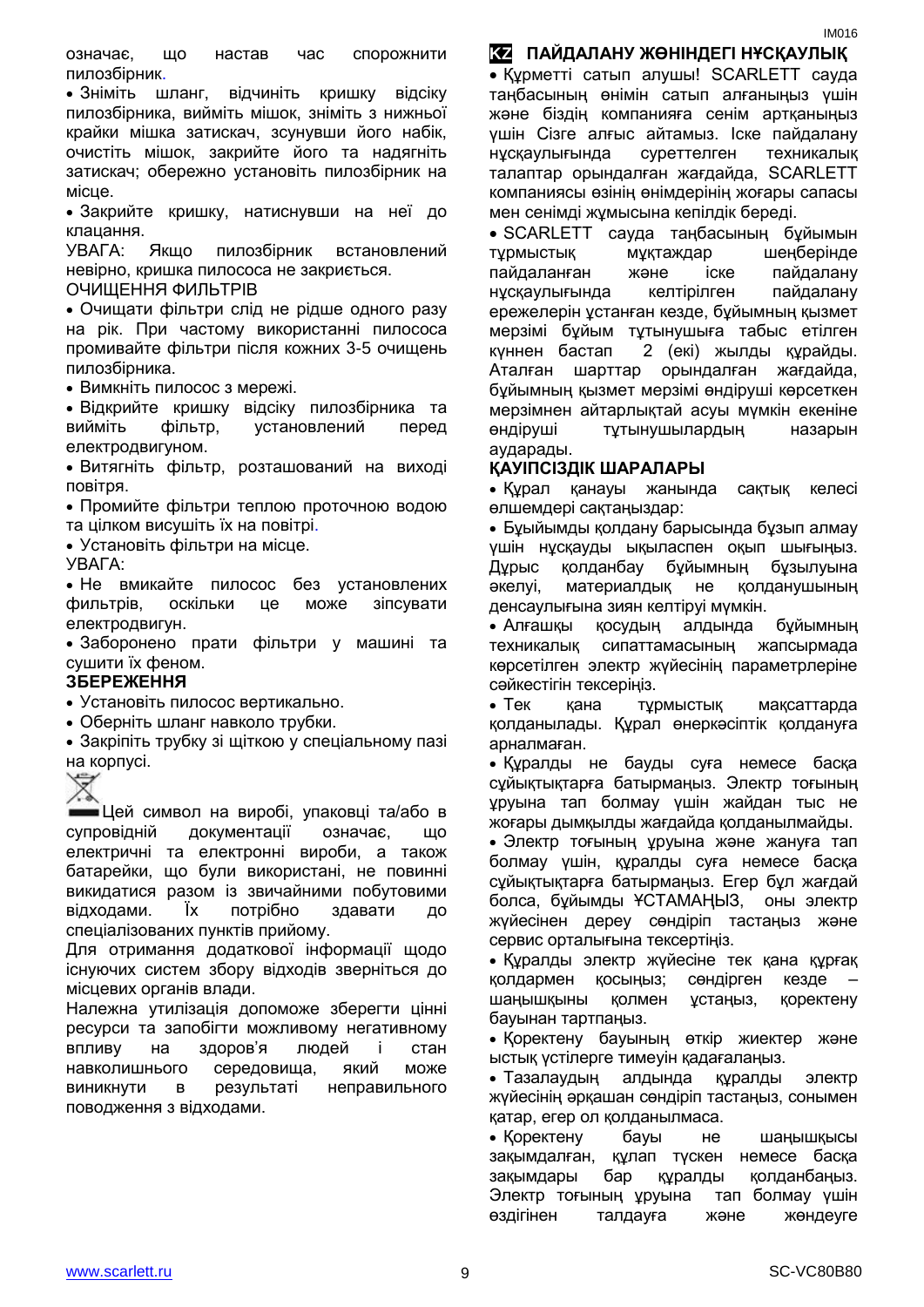талпынбаңыз, қажет болса сервис орталығына барыңыз.

 Құралды жылу көздеріңе жақын маңда жайғастырмаңыз (радиаторлардың, жылытқыштардың және т.б.) және оны күнгей түзу сәулелердің әсеріне ұшыратпаңыз, себебі бұл пластмассалық бөлшектердің майысуына әкеп соғады.

 Дене, жүйке не болмаса ақыл-ой кемістігі бар, немесе осы құрылғыны қауіпсіз пайдалану үшін тәжірибесі мен білімі жеткіліксіз адамдардың (соның ішінде балалардың) қауіпсіздігі үшін жауап беретін адам қадағаламаса немесе құрылғыны пайдалану бойынша нұсқау бермесе, олардың бұл құрылғыны қолдануына болмайды.

 Құралмен пайдалануды балаларға рұқсат етпеңіз және оларға таяу жерде жұмыс істегеде әсіресе ықыласты болыңыз.

 Шлангіге зақым келтірмеу үшін, оны бүкпеңіз және созбаңыз.

 Ауа өткізетін тесіктер бітелмеуін қадағалаңыз. Бөтен заттардың оларға тиюіне жол бермеңіз (шаңдат, шаш, киімдер және т.б).

 Баспалдақтарда шаң сорғышпен жұмыс істегенде барынша сақ болыңыз.

 Жұмысты бастаудың алдында айналадан шаң жинғышқа зақым келтіре алатын барлық тұтанған және өткір заттарды жинап тастаңыз.

 НАЗАР:Қоректену жүйесінің шамадан артық жүктелуіне тап болмау үшін, құралды басқа қуатты электр аспаптармен бірге бір электр жүйесінің желісіне іске қоспаңыз.

 Орнатылған сүзгілерсіз шаң сорғышты қоспаңыз.

 Сіздің шаң сорғышыңызбен дымқыл үстілерді тазаламаңыз. Оның көмегімен сұйықтықтарды кетіруге болмайды.

 Сұйық тазалағышпен өңделінген кілемдерді шаң сорғышпен тазалаудың алдына олар кептірілуі тиіс.

 Ешуақытта орнатылмаған немесе шаң жинағышы зақымдалған шаң сорғышпен жұмыс істемеңіз.

 Құрылғыны өз бетіңізше жөндеуге талпынбаңыз. Олқылықтар пайда болса жақын арадағы сервис орталығына апарыңыз.

 Егер бұйым біршама уақыт 0 ºC -тан төмен температурада тұрса, іске қосар алдында оны кем дегенде 2 сағат бөлме температурасында ұстау керек.

 Өндіруші бұйымның қауіпсіздігіне, жұмыс өнімділігі мен жұмыс мүмкіндіктеріне түбегейлі әсер етпейтін болмашы өзгерістерді оның құрылмасына қосымша ескертпестен енгізу құқығын өзінде қалдырады.

 Өндірілген күні өнімде және/немесе қорапта, сондай-ақ қосымша құжаттарда көрсетілген.

#### **ЖҰМЫСҚА ДАЙЫНДАЛУ**

www.scarlett.ru 10 SC-VC80B80 Шаң сорғышқа шлангі қосу үшін, оның сорып алушы тесігін негізіне салыңыз да шертілге дейін басыңыз.

 Шлангіні ажырату үшін оның негізіндегі ноқатты басыңыз және патрубокті өзіңізге тартыңыз.

 Телескопиялық трубканы керек ұзындыққа созып шығарыңыз.

 Шлангі тұтқасының патрубогын трубкаға салыңыз.

Саптамалардың бірін трубкасына кигізіңіз:

 "Еден-кілем" құрамдастырылған қондырмасы: кілем жабындар мен соған ұқсас жабындарды, сонымен қатар тегіс беттерді тазалауға арналған.

 "Жиһаз-саңылау" құрамдастырылған қондырмасы: – жұмсақ жиһаз, перде, сәнді заттардың беткі қабатын және жету қиын жерлерді (бұрыштар, саңылаулар) тазалауға арналған. Жиһазды, сәнді заттардың үстіңгі бетін тазалау үшін қондырманы жебешемен көрсетілген бағытта бұрыңыз.

#### **ЖҰМЫС**

 Жұмысты бастаудың алдында қоректену бауын қажетті ұзындыққа керіп қойыңыз және шаңышқыны электр жүйесінің розеткасына сұғыңыз. Баудағы сары таңба оның үйлесімді ұзындығыныа, ал қызыл – барынша көп талапқа сай екенін көрсетеді, одан ары бауды керуге болмайды.

 Шаң сорғышты қосу үшін Қосу / Өшіру ноқатын басыңыз, сөну үшін – оны тағы бір рет басыңыз.

 Шлангінің тұтқасында сору күшін өзгертуге мүмкіндік беретін ауа ағынының реттеуіші бар: перделерді, кітаптарды, жиһазды және т.б. тазалағанда оны ашу ұсынылады;кілемдік жабулар үшін – жабылады.

 Тұлғада қуттылық реттеуіші орналасқан, оны көмегімен сору күшін өзгертуге болады.

 Электр бауды орауға арналған тиісті ноқатты басыңыз, сонымен қатар, баудың бұралып кетуі не зақымдануына жол бермеу үшін оны қолмен ұстап тұру ұсынылады.

 Шаң сорғыштың қозғалтқышы қызып кетпеуі үшін 30 минуттан көп толассыз жұмыс істемеңіз және 15 минуттан кем емес міндетті үзіліс жасаңыз.

#### **СІЗДІҢ ШАҢ СОРҒЫШЫҢЫЗДЫҢ АРТЫҚШЫЛЫҚТАРЫ**

 Сіздің шаңсорғышыңыз 5 деңгейлі ауа сүзу жүйесімен жарақталған:

 Үш қабатты матадан жасалған шаңжинағыш.

 Шаңжинағыш ұясы мен электрлік қозғалтқыштың арасында орналасқан, аса ұсақ шаңнан тазартатын талшықты сүзгі.

 Шаңсорғыштан ауа шығатын жерде орналасқан, аса ұсақ шаңнан тазартатын талшықты сүзгі.

 Сүзгілейтін материалдардың 5 қабаты барынша жақсылап тазалауды қамтамасыз етеді.